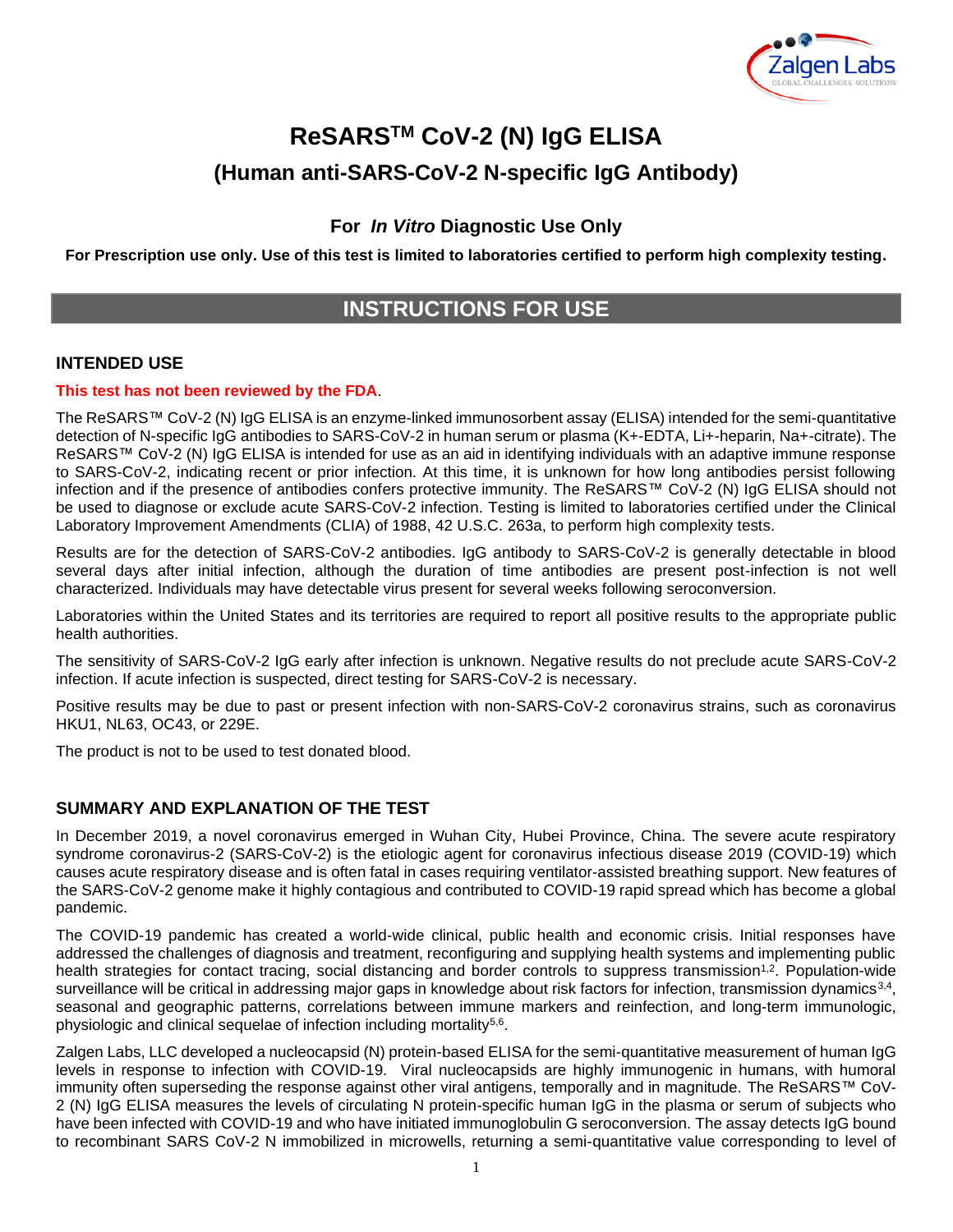

antigen-specific IgG in a test plasma or serum sample. The assay contains positive and negative controls and an IgG reference standard for generation of a standard curve. The assay is a medium complexity ELISA requiring preparation of working buffers from provided stock solutions and direct use of optimized conjugate, substrate, and stop solutions. Operation of a plate washer and an ELISA plate reader are required, according to manufacturer's instructions.

# **PRINCIPLES OF THE PROCEDURE**

This test is a direct-format ELISA detecting human IgG antibody specific for SARS-CoV-2 N protein. Diluted samples, Reference, Positive Control and Negative Control are incubated in microwells coated with recombinant SARS-CoV-2 N protein. Incubation allows the anti-SARS-CoV-2 antibody present in the human diagnostic samples to react with the immobilized N protein. After the removal of unbound serum or plasma proteins by washing, Goat anti-human IgG labeled with horseradish peroxidase (HRP), is added forming complexes with the bound anti-SARS-CoV-2 IgG antibody. Following another washing step, the bound enzyme-antibody conjugate is assayed by the addition of TMB substrate. Color develops in the wells at an intensity proportional to the concentration of anti-SARS-CoV-2 IgG antibody in the sample.

Optical Density (O.D.) results are obtained by reading the absorbance (A450nm minus A620nm) using an ELISA plate reader. It is recommended that the user establish a cut-off for the study population using SARS-CoV-2 sero-negative samples. It is also recommended that IgG positive convalescent COVID-19 samples from the study population be included in each test as an additional reference sample.

#### **REAGENTS**

Store at 2–8°C. Do Not Freeze. Each ReSARS™ CoV-2 (N) IgG ELISA kit contains the following reagents:

| <b>Component</b>                                                                   | 2-plate kit              | 10-plate kit             |
|------------------------------------------------------------------------------------|--------------------------|--------------------------|
| ReSARS CoV-2 Nucleocapsid Protein Coated Microwell (resealable bag with desiccant) | Two 12x8 plates          | Ten 12x8 plates          |
| ReSARS CoV-2 Anti-Hu IgG ELISA HRP Conjugate Solution (Blue)                       | $1 \times 30$ mL bottle  | $1 \times 120$ mL bottle |
| ELISA Sample Diluent 2                                                             | $1 \times 120$ mL bottle | 3 x 250 mL bottles       |
| Negative Control (human plasma, lyophilized)                                       | $1 \times 0.25$ mL vial  | 5 x 0.25 mL vial         |
| Anti-N IgG Positive Control (human plasma, liquid)                                 | $1 \times 0.1$ mL vial   | $5 \times 0.1$ mL vials  |
| Anti-N IgG Reference (human plasma, liquid)                                        | $1 \times 0.1$ mL vial   | $5 \times 0.1$ mL vials  |
| ELISA One-Component Substrate (TMB and $H_2O_2$ ); ready to use (Amber Bottle)     | $1 \times 30$ mL bottle  | $1 \times 120$ mL bottle |
| ELISA Stop Solution (2% methanesulfonic acid) (Red Cap)                            | $1 \times 30$ mL bottle  | $1 \times 120$ mL bottle |
| ELISA Wash Concentrate (33X PBS/Tween 20)                                          | $1 \times 120$ mL bottle | 2 x 120 mL bottles       |

# **WARNINGS AND PRECAUTIONS**

**For** *In Vitro* **Diagnostic Use Only. Not for use in diagnostic procedures.**

**SARS-CoV-2 virus (the etiological agent of COVID-19) is classified as NIAID Category C agent. Handling of infectious blood, serum, or nasal/oral swabs may be done in biocontainment 2 (BSL-2) facilities. Use of standard precautions is highly recommended including face shields, masks or N95 respirators, disposable gowning and gloves. Decontamination equipment and solutions should be readily available. Biohazardous wastes should be autoclaved and/or incinerated.**

- 1. Human source material used to prepare the controls included in this kit has been tested. However, all human blood derivatives, including patient samples, should be handled as potentially infectious material (Universal Precautions).
- 2. Do not pipette by mouth.
- 3. Do not smoke, eat, or drink in areas where specimens or kit reagents are handled.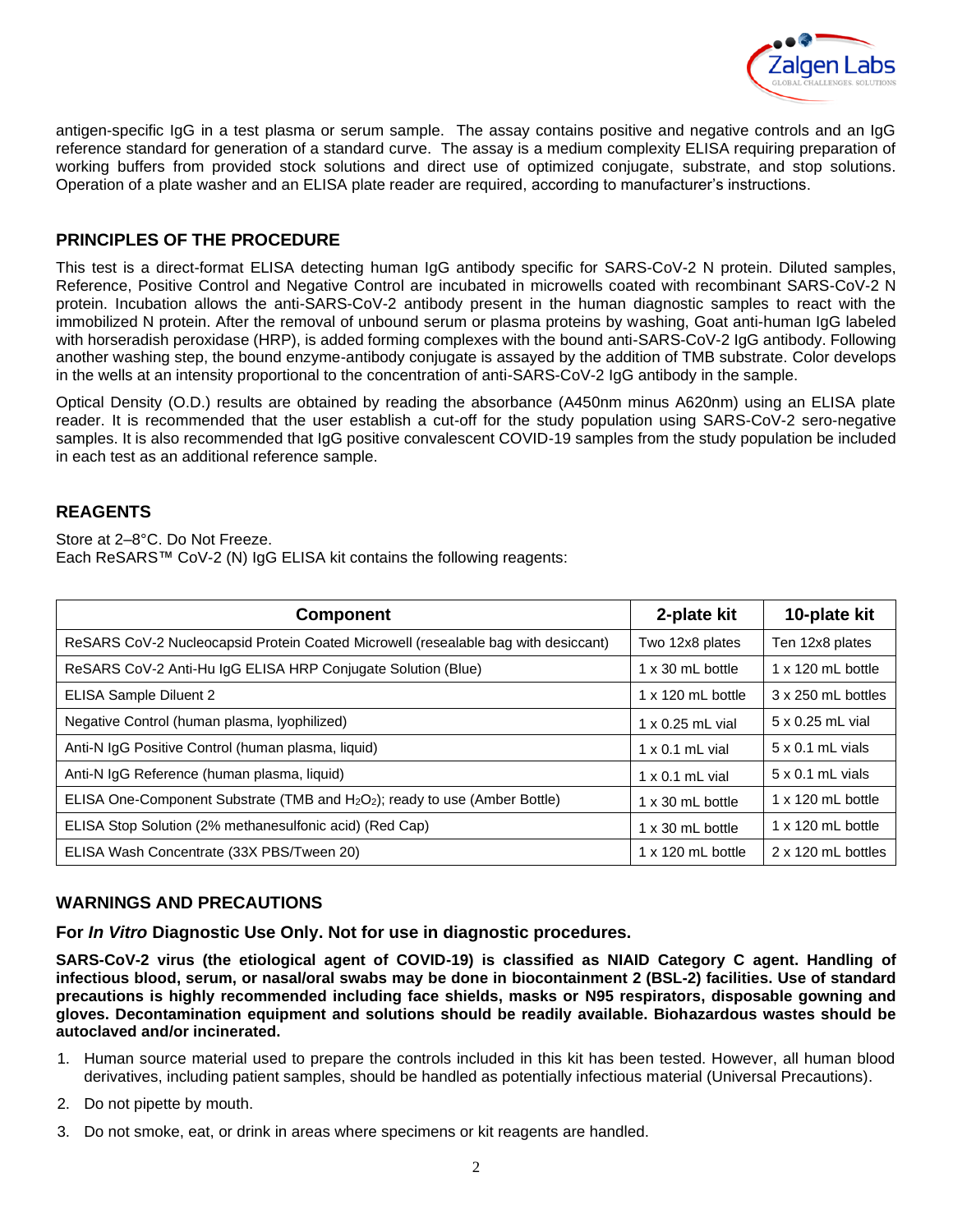

- 4. One-component substrate can cause irritation to the eyes and skin. Absorption through the skin is possible. Use gloves when handling substrate and wash thoroughly after handling. Keep reagent away from ignition sources. Avoid contact with oxidizing agents.
- 5. Certain components are labeled with the following: Irritating to eyes (R 36). Avoid contact with skin and eyes (S 24/25). In case of contact with eyes, rinse immediately with plenty of water and seek medical advice (S 26). If swallowed, seek medical advice immediately and show container or label (S 46).

Irritant  $\mathbf{\times}$ . Biological Risk  $\mathbf{\otimes}$ .

#### **SPECIMEN COLLECTION AND PREPARATION FOR ANALYSIS**

Serum or plasma are the preferred sample matrices. Blood should be collected by venipuncture, and the serum separated from the cells by centrifugation after clot formation. If not tested immediately, specimens should be stored at 2–8°C. If specimens are to be stored for more than 72 hours, they should be frozen at  $-20^{\circ}$ C or below. Avoid repeated freezing and thawing. Do not use grossly hemolyzed, icteric, or lipemic serum as these conditions may cause aberrant results. Specimens containing visible particulate matter should be clarified by centrifugation before testing.

If plasma is to be used, blood should be collected by venipuncture and the plasma separated from the cells immediately by centrifugation following the blood tube manufacturer's recommendations. The supernatant must be carefully removed after centrifugation to avoid contamination with platelets. Repeating the centrifugation and separation steps may be advisable in order to minimize platelet contamination. If not tested immediately, plasma samples should be stored as described for serum. **ET ERNES Broopters and Provides And PREPARATION FOR ANALYSIS**<br>
The relation COLLECTION AND PREPARATION FOR ANALYSIS<br>
Im or plasma are the preferred sample matrices. Blood should be collected in the cells by centrifugation

Performance of directly testing sputum, nasopharyngeal swabs, or oropharyngeal swabs has not been evaluated. The product is not to be used to test donated blood. Viral transport media may require additional dilution in the Sample Diluent provided.

#### **PROCEDURE**

#### **MATERIALS PROVIDED:**

ReSARS™ CoV-2 (N) IgG ELISA kit; see "Reagents," for a complete listing.

#### **MATERIALS REQUIRED BUT NOT PROVIDED:**

- Reagent grade water to prepare Wash Solution and reconstitute lyophilized References and Controls
- Graduated cylinders
- Precision pipettors capable of delivering between 10 μL and 1000 μL, with appropriate tips
- Miscellaneous glassware appropriate for small volume handling
- Flask or bottle, 1 liter
- Disposable gloves
- Plate reading spectrophotometer capable of reading absorbance at 450nm (with a reference within 620nm to 650nm if available)
- Multichannel pipettors capable of delivering to 8 or 12 wells simultaneously

#### **PROCEDURAL NOTES**

- 1. Bring samples and kit reagents to ambient temperature (18–30°C) and mix well before using; avoid foaming. Return all unused samples and reagents to refrigerated storage as soon as possible.
- 2. The plate reader should be programmed for blank subtraction.
- 3. Good washing technique is critical for optimal performance of the assay. An automated microtiter plate washing system should be used with bleach added to the waste reservoir.
- 4. IMPORTANT: Failure to adequately remove residual Wash Solution can cause inconsistent color development of the Substrate Solution.
- 5. Use a multichannel pipettor capable of delivering to 8 or 12 wells simultaneously when possible. This speeds the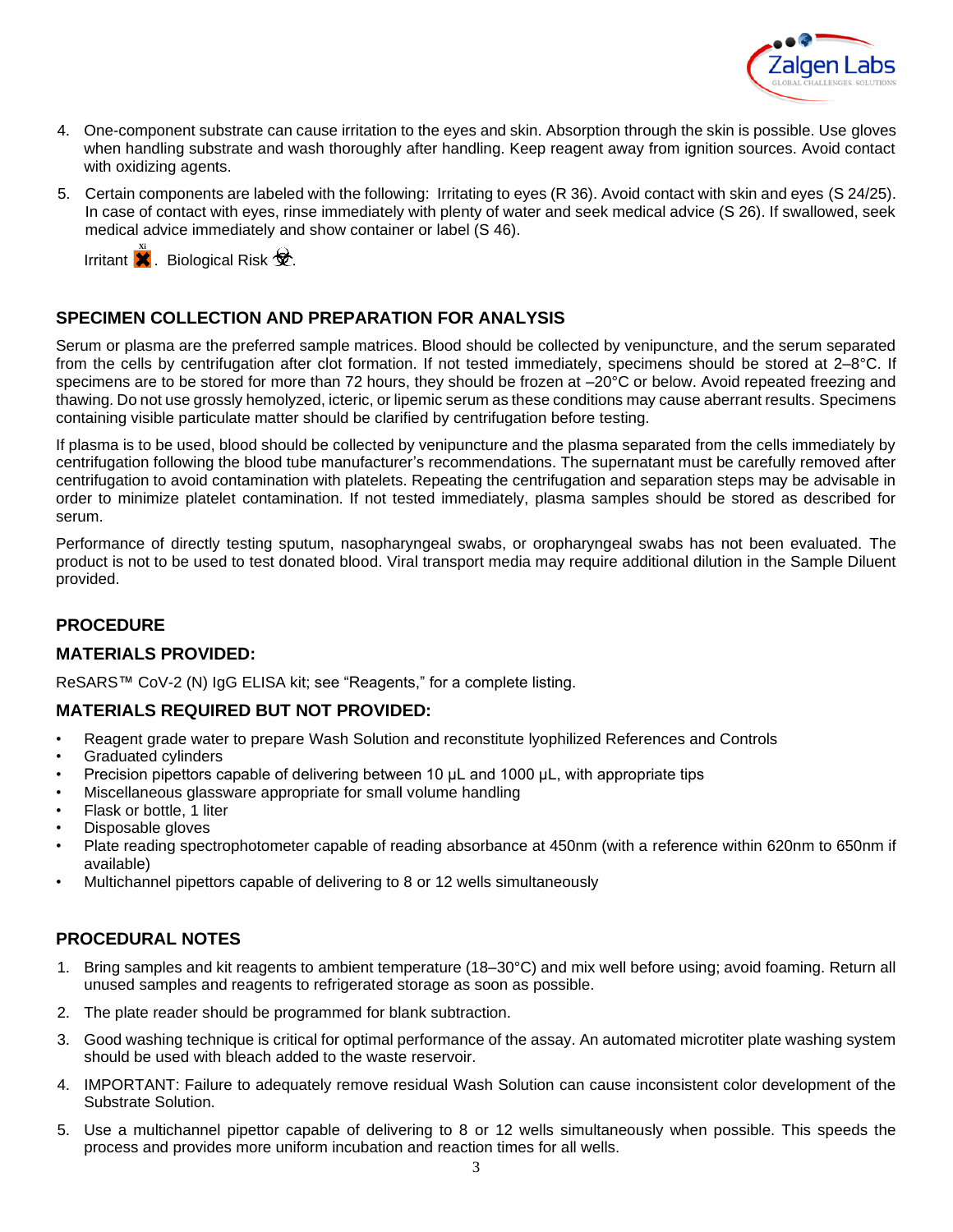

- 6. Carefully controlled timing of all steps is critical. All controls and samples must be added within a five-minute period.
- 7. For all incubations, the start of the incubation period begins with the completion of reagent or sample addition.
- 9. Addition of all samples and reagents should be performed at the same rate and in the same sequence.
- 10. Incubation temperatures above or below ambient temperature (18–30°C) when required may contribute to inaccurate results.
- 11. Avoid contamination of reagents when opening and removing aliquots from the primary vials.
- 12. Do not use kit components beyond expiration date.
- 13. Do not use components from different kit lot numbers.

#### **REAGENT PREPARATION**

**Wash Solution**: Measure 30 mL of Wash Concentrate (33X) and dilute to 1 liter with reagent grade water. The pH of the final solution should be  $7.35 \pm 0.1$ . Store unused Wash Solution in the refrigerator at  $2-8^{\circ}$ C. Discard if the solution shows signs of microbial contamination.

**Lyophilized Negative Control:** Reconstitute Negative Control with 0.250mL reagent grade water. Mix gently for several minutes until completely dissolved. Unused portion should be store at 2-8°C for up to 7 days or stored frozen (-20°C or less) for longer periods.

# **ASSAY PROCEDURE**

- 1. Remove any microwell strips that will not be used from the frame and store them in the bag provided.
- 2. Prepare a five-point Reference curve: Label five tubes for Reference 1 5.

In tube #1, prepare a 1:101 dilution of Reference in Sample Diluent by adding 10 μL Reference to 1000 μL Sample Diluent.

Add 750 µL of Sample Diluent to tubes # 2-5.

Remove 250µL from dilution tube #1, transfer to dilution tube #2 and mix well.

Repeat this 4-fold serial dilution series through tube 5.

The value of the Reference is indicated on the vial label. The value of Reference dilutions 2 - 5 are calculated by dividing Reference value by each Reference dilution factor (DF).

Example:

| Dilution # | DF     | <b>Volume to Add</b> |           | <b>Sample Diluent Volume</b> |     | <b>Reference Value</b> |
|------------|--------|----------------------|-----------|------------------------------|-----|------------------------|
|            | $\sim$ | 10 uL Reference      | $\ddot{}$ | 1000 uL                      | $=$ | 100.0 units/mL         |
| 2          | 4      | 250 uL Dilution #1   | $+$       | 750 uL                       | $=$ | 25.0 units/mL          |
| 3          | 16     | 250 uL Dilution #2   | $+$       | 750 uL                       | $=$ | 6.25 units/mL          |
| 4          | 64     | 250 uL Dilution #3   | $\ddot{}$ | 750 uL                       | $=$ | 1.56 units/mL          |
| 5          | 256    | 250 uL Dilution #4   | $\ddot{}$ | 750 uL                       | $=$ | 0.39 units/mL          |

- 3. A reagent blank control must be run in duplicate on each plate. This well is then treated the same as sample wells in subsequent assay steps.
- 4. Duplicate determinations are recommended. Prepare a 1:101 dilution of the normal control and samples in Sample Diluent; e.g., 10μL sample added to 1000μL Sample Diluent equals a 1:101 sample dilution.
- 5. Add 100μL of prepared Reference, Negative Control, Positive Control, diluted samples, and reagent blank to the appropriate microwells.
- 6. Incubate 30 minutes at ambient temperature (18-30°C).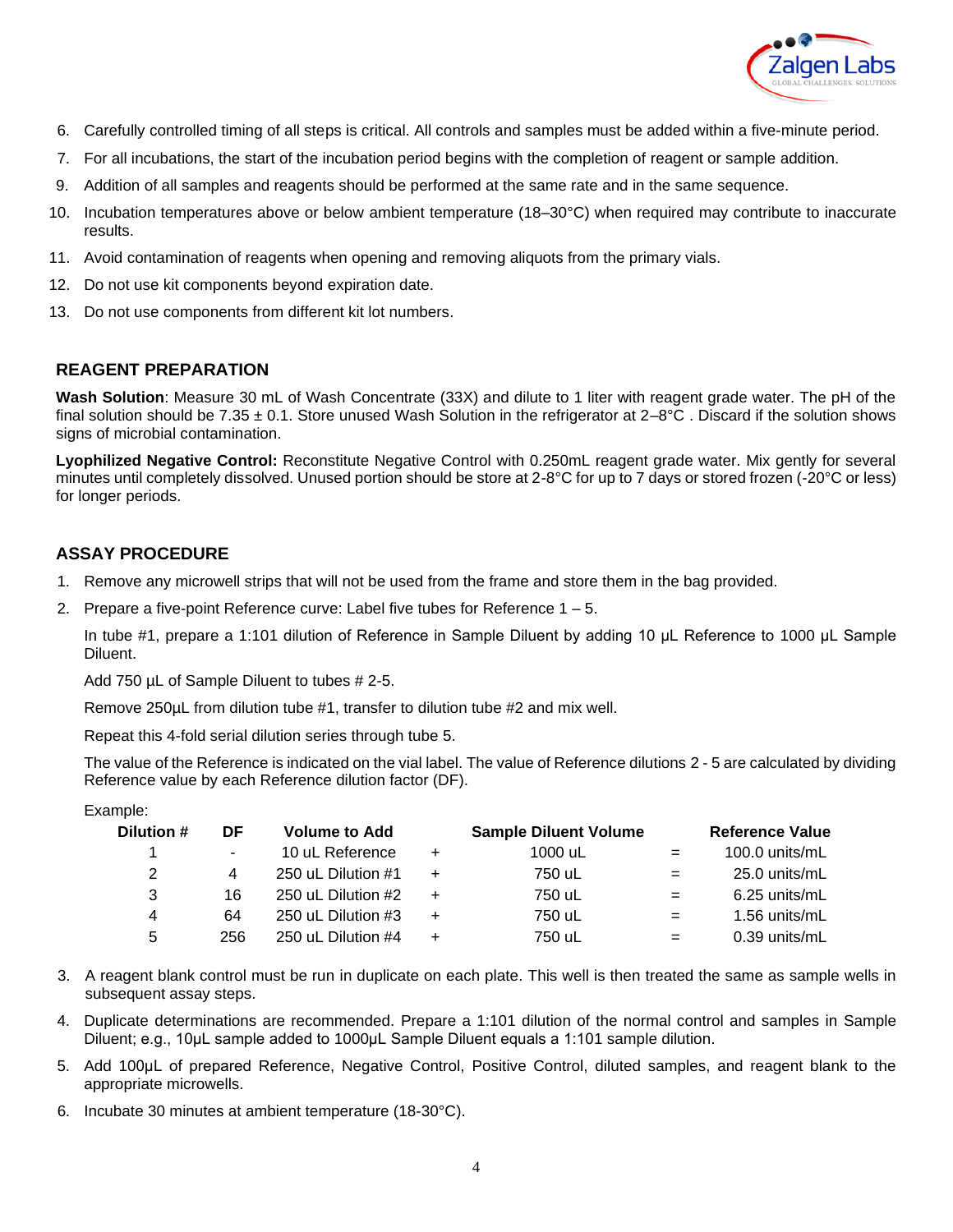

- 7. After the incubation is complete, wash 4 x 300µL/well with 1X wash solution. (For automated washing use overflow wash steps).
- 8. Add 100μL anti-human IgG HRP-conjugated antibody solution to all the wells containing Reference curve, human samples, negative control, and reagent blank.
- 9. Incubate for 30 minutes at ambient temperature (18-30°C).
- 10. After the incubation is complete, wash 4 x 300µL/well with 1X wash solution as in step 7. (For automated washing use overflow wash steps)
- 11. Add 100μL One-Component Substrate to each well and incubate for **10 minutes** at ambient temperature (18-30°C) while protected from light. Blue color will develop in wells with positive samples.
- 12. Add 100µL Stopping Solution (2% methanesulfonic acid) to each well to stop the enzyme reaction. Blue substrate will turn yellow and colorless substrate will remain colorless. Blank or zero the plate reader against the duplicate Reagent Blank. Read the OD of each well at 450 nm (650 nm reference, if available). The OD values should be measured within 5 minutes after the addition of Stopping Solution.

# **QUALITY CONTROL**

- 1. Reagent Blank maximum OD ≤ 0.075. Readings greater than OD 0.075 may indicate possible reagent contamination or inadequate plate washing.
- 2. Reference curve minimum OD (minus Reagent Blank) of 1:100 dilution ≥1.500, minimum OD (- Blank) of 1:6,400 dilution  $> 0.150$ .
- 3. Negative Control maximum OD (minus Reagent Blank) ≤ 0.100. Estimated units/mL from Reference curve within label range.
- 4. Positive Control (3-fold dilution above cut-off) minimum OD (minus Reagent Blank) >0.250. Estimated units/mL from Reference curve within label range.
- 5. OD values for duplicates of the controls or patient samples should be within 25% CV of the mean OD value, for samples with OD readings greater than 0.250.

#### **RESULTS**

#### **Calculation**

- 1. Calculate the mean OD values for the duplicates of the Reference dilutions, Positive Control, Negative Control, Reagent Blank, and samples.
- 2. Subtract mean OD A650nm reference from mean OD A450nm.
- 3. Subtract resulting mean OD of Reagent Blank from all reference dilutions, controls, and samples.
- 4. Estimate the concentration of IgG by plotting the mean O.D. obtained for each dilution of IgG Reference on the Y-axis against the corresponding IgG Reference (unit/mL) value on the X-axis using curve fitting software. A 4-Parameter curve fit calculation is recommended.
- 5. Ensure that all quality control parameters have been met (see Quality Control) before reporting results.

#### **Interpretation of Results**

- The Negative Cut-Off for each lot of ReSARS™ CoV-2 (NP) IgG ELISA is included in the Certificate of Analysis.
- Samples with an estimate IgG concentration (units/mL) above the Negative Cut-off are SARS-CoV-2 NP-specific IgG positive.
- Samples with an estimate IgG concentration (units/mL) below the Negative Cut-off are SARS-CoV-2 NP-specific IgG negative.
- Samples with ODs higher than the first Reference dilution (1:100) may cause a greater than (>) error using curve fitting software. These samples would be considered positive but further dilution of sample and retesting may be considered.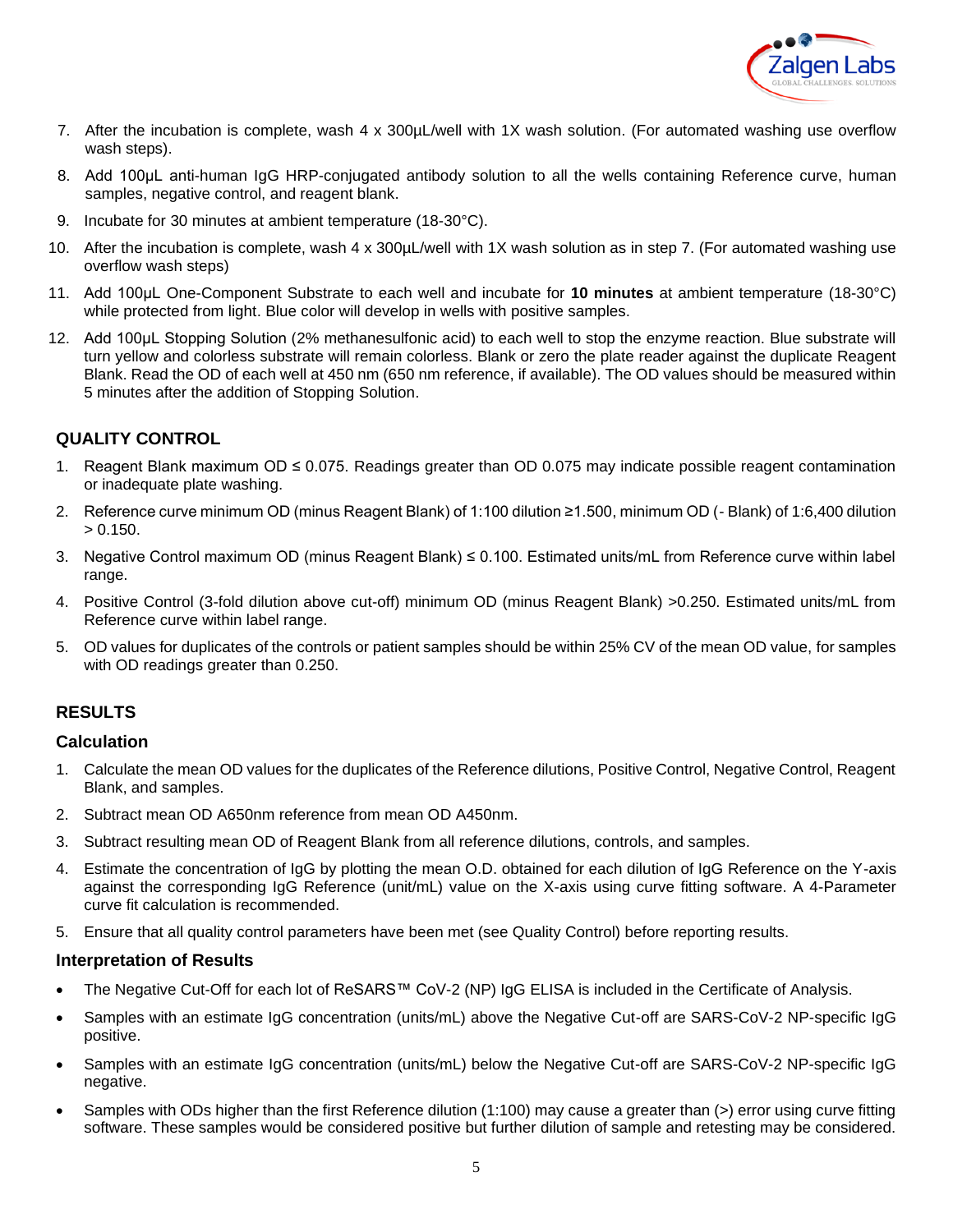

- Samples with negative ODs after Reagent Blank subtraction may cause a less than  $\langle$  error using curve fitting software. The samples would be considered negative but retesting may be considered.
- Samples with estimated IgG concentration at or near Negative cut-off may be considered for retesting or testing of follow-up sample if patient is suspected of IgG seroconversion.

# **LIMITATIONS OF THE TEST – FOR** *IN VITRO* **DIAGNOSTIC USE ONLY**

Anti-SARS-CoV-2 IgG antibody levels obtained with this assay are not for use in diagnostic procedures.

Cross-reactivity with non-SARS-CoV-2 coronaviruses has not been evaluated.

The presence of Rheumatoid Factor (RF) in COVID-19 samples may interfere with ELISA methods by binding to antibodies. The presence of RF should be considered when evaluating results.

Testing COVID-19 samples containing excess hemoglobin, lipids, and/or bilirubin is not recommended as these substances may interfere with the results of the assay.

#### **PERFORMANCE CHARACTERISTICS**

#### **ReSARS CoV-2 (N) IgG ELISA Kit – Clinical Performance Estimates**

Positive IgG Cut-off ≥ 2 units/mL

|         | SARS-CoV-2 gRT-PCR |               |                        |  |  |  |
|---------|--------------------|---------------|------------------------|--|--|--|
| v,<br>ω |                    | qPCR Positive | <b>Negative/Normal</b> |  |  |  |
|         | <b>Positive</b>    |               |                        |  |  |  |
|         | <b>Negative</b>    |               | 119                    |  |  |  |

*Positive Percent Agreement = 98.4% (61/62; 95th% CI 91.3 – 100%)*

*Negative Percent Agreement = 99.2% (119/120; 95th% CI 95.4 – 100%)*

*Positive Predictive Value = 98.4% (61/62; 95th% CI 91.3 – 100%)*

*Negative Predictive Value = 99.2% (119/120; 95th% CI 95.4 – 100%)*

*Accuracy = 98.9% (180/182; 95th% CI 96.1 – 99.9%)*

*Dx Likelihood Ratio = 118.1*

#### **REFERENCES**

- 1. Wang CJ, Ng CY, Brook RH. Response to COVID-19 in Taiwan: Big Data Analytics, New Technology, and Proactive Testing. JAMA 2020.
- 2. Young BE, Ong SWX, Kalimuddin S, et al. Epidemiologic Features and Clinical Course of Patients Infected With SARS-CoV-2 in Singapore. JAMA 2020.
- 3. Li Q, Guan X, Wu P, et al. Early Transmission Dynamics in Wuhan, China, of Novel Coronavirus-Infected Pneumonia. N Engl J Med 2020; 382(13): 1199-207.
- 4. Liu J, Liao X, Qian S, et al. Community Transmission of Severe Acute Respiratory Syndrome Coronavirus 2, Shenzhen, China, 2020. Emerg Infect Dis 2020; 26(6).
- 5. Wang Y, Lu X, Chen H, et al. Clinical Course and Outcomes of 344 Intensive Care Patients with COVID-19. Am J Respir Crit Care Med 2020.
- 6. Zhou F, Yu T, Du R, et al. Clinical course and risk factors for mortality of adult inpatients with COVID-19 in Wuhan, China: a retrospective cohort study. Lancet 2020; 395(10229): 1054-62.
- 7. World Health Organization Coronavirus disease 2019 (COVID-19) Situation Report 120, reported by national authorities by 10AM CET 19 May 2020 [https://www.who.int/docs/default-source/coronaviruse/situation-reports/20200519](https://www.who.int/docs/default-source/coronaviruse/situation-reports/20200519-covid-19-sitrep-120.pdf?sfvrsn=515cabfb_2) [covid-19-sitrep-120.pdf?sfvrsn=515cabfb\\_2](https://www.who.int/docs/default-source/coronaviruse/situation-reports/20200519-covid-19-sitrep-120.pdf?sfvrsn=515cabfb_2)